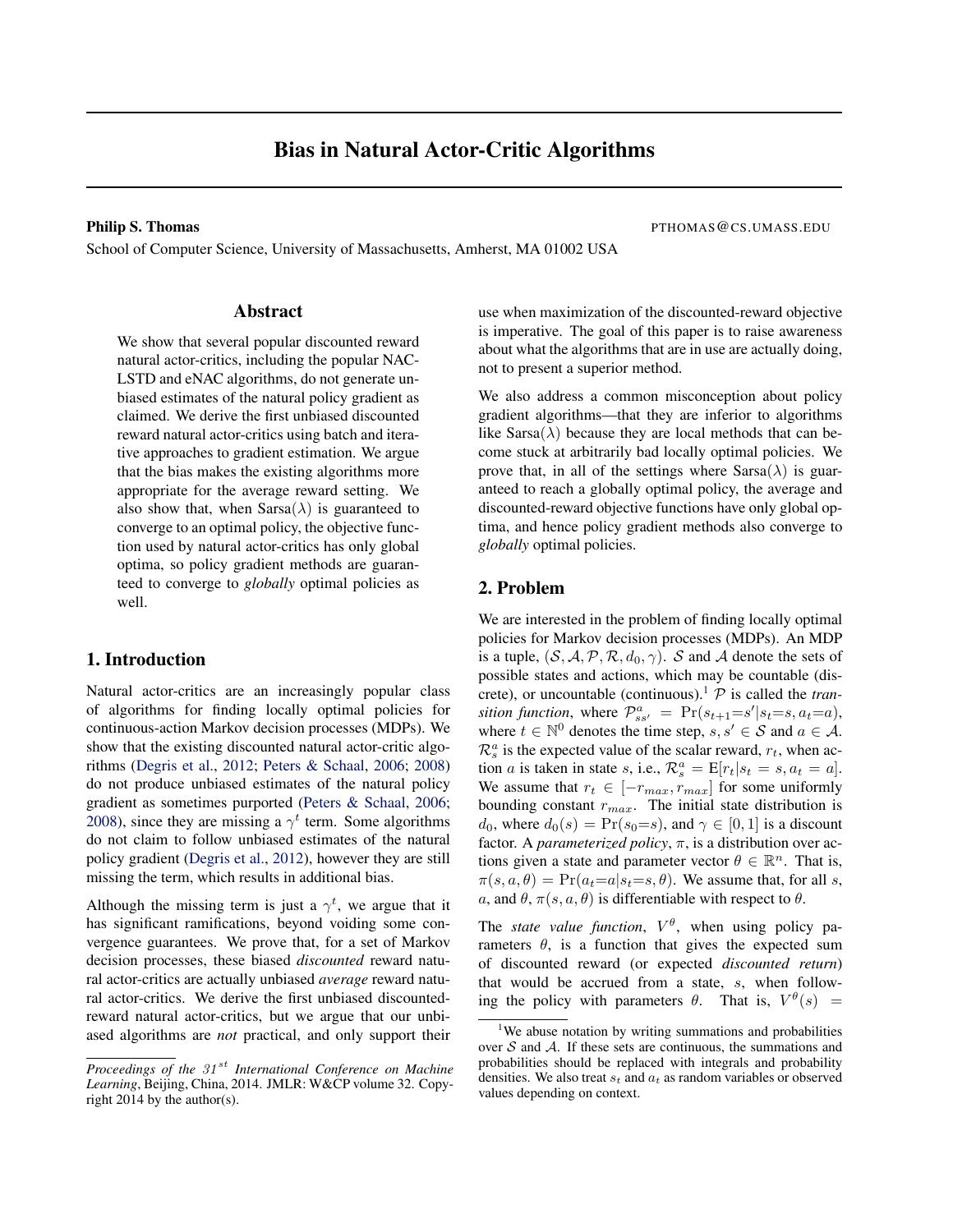<span id="page-1-0"></span> $E[\sum_{t=0}^{\infty} \gamma^t r_t | s_0 = s, \theta]$ . Similarly, the *state-action value function* is  $Q^{\theta}(s, a) = E[\sum_{t=0}^{\infty} \gamma^{t} r_{t} | s_{0} = s, a_{0} = a, \theta]$ . The  $discounted$  state distribution,  $\tilde{d}^{\theta}$ , gives the probability of each state when using policy parameters  $\theta$ , with a discount applied to states that occur at later times:  $d^{\theta}(s) =$  $(1 - \gamma) \sum_{t=0}^{\infty} \gamma^t Pr(s_t = s | s_0, \theta)$ . The objective function,  $J : \mathbb{R}^n \to \mathbb{R}$ , gives the expected discounted return for using the provided policy parameters for one episode:  $J(\theta) = \mathbb{E}[\sum_{t=0}^{\infty} \gamma^t r_t | \theta]$ , where an episode is one sequence of states, actions, and rewards, starting from a state sampled from  $d_0$  and following the dynamics specified by  $\mathcal P$ and R.

We call an MDP *episodic* if there is one or more state in which the process terminates, and, for all policies, every episode reaches a terminal state within some finite time, T. To model episodic MDPs in a unified manner with nonepisodic MDPs, we assume that there is only one admissible action in terminal states, and it causes a transition to an absorbing state with zero reward, which we call a *postterminal absorbing state*. This absorbing state also has only one admissible action, which causes a self-transition with zero reward. We allow  $\gamma = 1$  only when the MDP is episodic.<sup>2</sup>

If S and A are discrete, then the goal is to find a policy parameter vector that maximizes  $J$ . If  $S$  or  $A$  is continuous, we search for locally optimal policy parameters,  $\theta^*$ , that is, parameters satisfying  $\nabla J(\theta^*) = 0$ .

#### 3. Policy Gradient

Gradient ascent algorithms for maximizing  $J$  are called *policy gradient* algorithms. Their basic update is  $\theta_{t+1}$  =  $\theta_t + \alpha_t \nabla J(\theta_t)$ , where  $\{\alpha_t\}$  is a scalar step size schedule. Policy gradient methods may also use unbiased estimates of the gradient, making them *stochastic gradient ascent* algorithms. Gradient ascent is guaranteed to converge to a local maximum if J continuously differentiable,  $\nabla J$  is Lipschitz,  $\sum_{t=0}^{\infty} \alpha_t = \infty$ , and  $\sum_{t=0}^{\infty} \alpha_t^2 < \infty$  [\(Bertsekas](#page-7-0) [& Tsitsiklis,](#page-7-0) [2000\)](#page-7-0). We assume that these constraints are satisfied.

The policy gradient,  $\nabla J(\theta)$ , is the direction  $\Delta\theta$  that maximizes  $J(\theta + \Delta \theta)$  subject to  $\|\Delta \theta\|^2 = \epsilon^2$ , for infinitesimally small  $\epsilon$ , where  $\|\cdot\|$  denotes the Euclidean (L<sup>2</sup>) norm. [Amari](#page-7-0) [\(1998\)](#page-7-0) suggested that Riemannian distance may be a more appropriate metric than Euclidean distance for parameter space. He calls the direction satisfying this modified constraint the *natural gradient*. [Kakade](#page-7-0) [\(2002\)](#page-7-0) suggested the application of natural gradients to policy gradients to get the *natural policy gradient*. [Bagnell & Schneider](#page-7-0) [\(2003\)](#page-7-0) then derived a proper Reimannian distance metric, $3$  based on Amari and Kakade's work, and showed that the natural policy gradient is covariant. [Bhatnagar et al.](#page-7-0) [\(2009\)](#page-7-0) built on this foundation to create several provably convergent policy gradient and natural policy gradient algorithms for the *average* reward setting.

Let  $f_{\varpi}(s, a) = \varpi^{\mathsf{T}} \psi_{sa}$  be a linear function approximator with weight vector  $\varpi = [w^{\dagger}, v^{\dagger}]^{\dagger}$ , where  $|w| = |\theta|$ , and feature vector  $\psi_{sa} = [(\frac{\partial}{\partial \theta} \log \pi(s, a, \theta))$ <sup>T</sup>,  $\phi(s)$ <sup>T</sup>]<sup>T</sup>, for arbitrary uniformly bounded  $\phi$ . If

$$
\sum_{s,a} d^{\theta}(s)\pi(s,a,\theta) \left[Q^{\theta}(s,a) - f_{\varpi}(s,a)\right] \frac{\partial f_{\varpi}(s,a)}{\partial \varpi} = 0,
$$
\n(1)

then the natural policy gradient is  $\tilde{\nabla}J(\theta) = w$  [\(Kakade,](#page-7-0)  $2002$ <sup>4</sup>

#### 4. Finding  $w$

To find  $w$  that satisfy  $(1)$ , [Sutton et al.](#page-7-0)  $(2000)$ , working in the  $|v| = 0$  setting, suggest letting  $f_{\varpi} : \mathcal{S} \times \mathcal{A} \to \mathbb{R}$  be an approximation to  $Q^{\theta}$  with parameter vector  $\varpi = w$ . They claim that learning  $f_{\infty}$  by following  $\pi(s, \cdot, \theta)$  and updating  $\varpi$  by a rule such as  $\Delta \varpi_t \propto \frac{\partial}{\partial \varpi} [\hat{Q}^{\overline{\theta}}(s_t, a_t) - f_{\varpi}(s_t, a_t)]^2$ , where  $\hat{Q}^{\theta}(s, a)$  is some unbiased estimate of  $Q^{\theta}(s, a)$ , will result in satisfactory w. However, this is only true for the average reward setting or the discounted setting when  $\gamma = 1$  because, in the discounted setting,  $d^{\theta}$  in (1) is the *discounted* weighting of states encountered, whereas the states observed when merely following  $\pi(s, \cdot, \theta)$  come from the *undiscounted* state distribution.

[Peters & Schaal](#page-7-0) [\(2006;](#page-7-0) [2008\)](#page-7-0) observed that the scheme proposed by [Sutton et al.](#page-7-0) [\(2000\)](#page-7-0) is a forward TD(1) algorithm. Because forward and backward  $TD(\lambda)$  are approximately equivalent, they suggest using least squares temporal difference (LSTD), a backwards  $TD(\lambda)$  method, to approximate  $Q^{\theta}$  with  $f_{\varpi}$ , where  $\lambda = 1$ . They call the resulting algorithms the natural actor-critic using LSTD (NAC-LSTD) and the episodic natural actor-critic (eNAC). Because the scheme proposed by [Sutton et al.,](#page-7-0) and thus TD(1), does not incorporate the  $\gamma^t$  weighting in the discounted state distribution, this results in  $w$  that do not sat-

<sup>&</sup>lt;sup>2</sup>If  $\gamma = 1$ , we modify the sum in the definition of  $d^{\theta}$  to sum to T rather than  $\infty$ .

Recent work has proposed the use of a different metric that accounts not only for how the distribution over actions (the policy) changes as the parameters change, but also for how the state distribution changes as the parameters change [\(Morimura et al.,](#page-7-0) [2009\)](#page-7-0).

<sup>&</sup>lt;sup>4</sup>Notice that if  $|\phi(s)| = 0$ , we can drop v from Equation (1) to get the exact constraint specified by [Sutton et al.](#page-7-0) [\(2000\)](#page-7-0). Equation (1) follows immediately since  $\sum_a \pi(s, a, \theta) v^{\mathsf{T}} \phi(s) \frac{\partial f_\varpi(s, a)}{\partial \varpi} = 0$ for all s,  $\theta$ ,  $\phi$ , and  $\varpi$ . We include the *baseline*,  $v^{\dagger} \phi(s)$ , since it can reduce the variance of gradient estimates [\(Sutton et al.,](#page-7-0) [2000\)](#page-7-0). Also, for simplicity later, we assume that  $\phi(s) = 0$  for the postterminal absorbing state.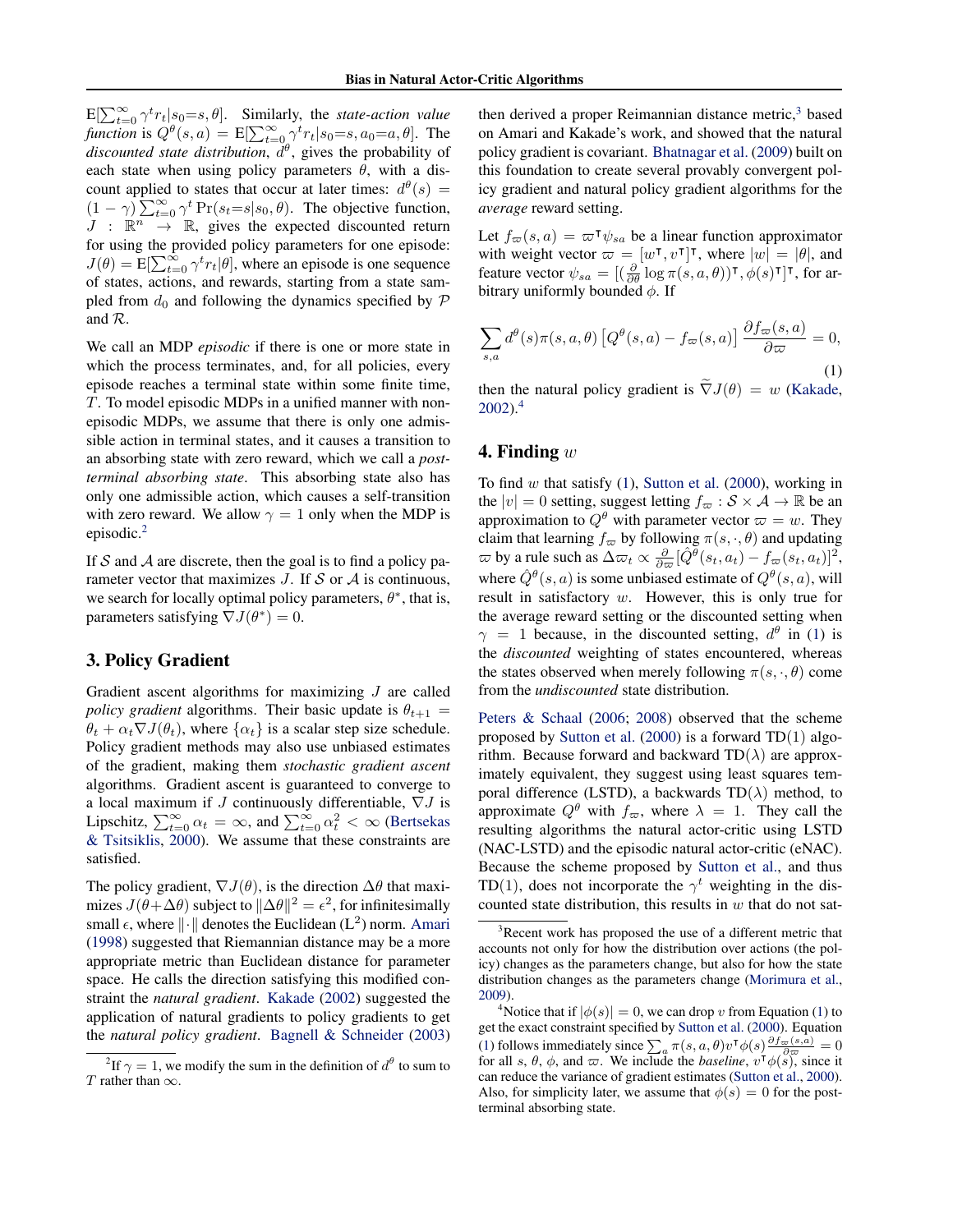isfy [\(1\)](#page-1-0), and thus bias in the natural policy gradient estimates. Natural actor-critic algorithms that do not include the  $\gamma^t$  term continue to be published [\(Degris et al.,](#page-7-0) [2012\)](#page-7-0).

One solution would be to convert the discounted MDP into an equivalent undiscounted MDP [\(Bertsekas & Tsitsiklis,](#page-7-0) [1996\)](#page-7-0). To do this, each observed trajectory must be truncated after each transition with probability  $1 - \gamma$ . Notice that NAC-LSTD is not biased when  $\gamma = 1$ , because then the discounted and undiscounted state distributions are identical. $5$  So, after the trajectories are truncated, the existing NAC-LSTD algorithm could be used with  $\gamma = 1$  to find a policy for the original MDP. However, this approach may discard significant amounts of data when truncating episodes. Instead, we propose the use of all of the observed data with proper discounting in order to produce unbiased gradient estimates.

We present a new objective function,  $H$ , and prove that the local minima of this objective give  $w$  satisfying [\(1\)](#page-1-0). We then provide the stochastic gradient descent updates for this objective. When using policy parameters  $\theta$ , the discounting from the discounted state distribution can be shifted into the objective function in order to properly satisfy [\(1\)](#page-1-0). We select a  $w$  that is a component of a local minimum for the objective function  $H$ :

$$
H(\varpi) = \sum_{t=0}^{\infty} \sum_{s} \Pr(s_t = s | \theta) \sum_{a} \pi(s, a, \theta) \times \left[ \frac{\gamma^t}{2} \left( Q^{\theta}(s, a) - f_{\varpi}(s, a) \right)^2 \right]
$$
\n
$$
= \sum_{t=0}^{\infty} \mathcal{E}_{s, a} \left[ \frac{\gamma^t}{2} \left( \hat{Q}^{\theta}(s, a) - f_{\varpi}(s, a) \right)^2 \right],
$$
\n(2)

where  $\times$  denotes scalar-scalar multiplication split across two lines. This objective function is always finite because either  $\gamma$  < 1 or the MDP is episodic. If the MDP is episodic, it must enter the post-terminal absorbing state within a finite number of steps. In this state,  $\psi_{s,a} = 0$ , and  $Q^{\theta}(s, a) = 0$  for all  $\pi$  and the one admissible a, so  $\sum_a \pi(s, a, \theta) \gamma^t \left(Q^{\theta}(s, a) - f_{\varpi}(s, a)\right)^2 = 0$  for all  $\varpi$ . Hence, if the MDP is episodic, only a finite number of terms in the infinite sum will be non-zero.

We propose performing stochastic gradient descent on H to obtain a local minimum where  $\frac{\partial}{\partial \varpi} H(\varpi) = 0$ :

$$
0 = \sum_{s} \sum_{t=0}^{\infty} \gamma^{t} \Pr(s_{t} = s | \theta) \sum_{a} \pi(s, a, \theta) \times
$$

$$
[Q^{\theta}(s, a) - f_{\varpi}(s, a)] \frac{\partial f_{\varpi}(s, a)}{\partial \varpi}.
$$

By the definition of  $d^{\theta}$ , this is equivalent to [\(1\)](#page-1-0). Hence, when gradient descent on  $H$  has converged, the resulting  $w$ component of  $\varpi$  satisfies [\(1\)](#page-1-0). Notice that the expectation in (2) is over the observed probabilities of states and actions at time t when using  $\theta$ . Hence, we can update  $\varpi$  via stochastic gradient descent:

$$
\varpi \leftarrow \varpi + \eta_t \times \qquad (3)
$$

$$
\sum_{t=0}^{\infty} \left[ \gamma^t \left( \hat{Q}^{\theta}(s_t, a_t) - f_{\varpi}(s_t, a_t) \right) \right] \frac{\partial f_{\varpi}(s_t, a_t)}{\partial \varpi},
$$

where  $\hat{Q}^{\theta}$  is an unbiased estimate of  $Q^{\theta}$  and  $\{\eta_t\}$  is a step size schedule that satisfies the typical decay constraints. The substitution of  $\hat{Q}^{\theta}$  for  $\hat{Q}^{\theta}$  does not influence convergence [\(Bertsekas & Tsitsiklis,](#page-7-0) [2000\)](#page-7-0). Because  $\partial f_{\varpi}(s, a)/\partial \varpi$  is zero for terminal states and the postterminal absorbing state, the above update need only be performed for the pre-terminal states. With  $|v| = 0$ , this differs from the method proposed by [Sutton et al.](#page-7-0) [\(2000\)](#page-7-0) only by the sum over time and the  $\gamma^t$  term.

#### 5. Algorithms and Convergence

A simple algorithm to find  $w$  would be to execute episodes and then perform the update in (3) using the Monte Carlo return,  $\hat{Q}^{\hat{\theta}}(s_t, a_t) = \sum_{\tau=0}^{\infty} \gamma^{\tau} r_{t+\tau}$ , as the unbiased estimate of  $Q^{\theta}(s_t, a_t)$ . This is a forward TD(1) algorithm, with an additional discount applied to updates based on the time at which they occur. However, this algorithm requires that entire trajectories be stored in memory. To overcome this, we can derive the equivalent *backwards* update by following Sutton and Barto's derivation of backwards TD( $\lambda$ ) [\(Sutton & Barto,](#page-7-0) [1998\)](#page-7-0).

The resulting on-policy backwards algorithm for estimating  $Q^{\theta}$  for a fixed policy parameter vector  $\theta$  is:

$$
e_{t+1} = \gamma \lambda e_t + \gamma^t \frac{\partial f_\infty(s_t, a_t)}{\partial \varpi}
$$

$$
\delta_t = r_t + \gamma f_\infty(s_{t+1}, a_{t+1}) - f_\infty(s_t, a_t)
$$

$$
\varpi_{t+1} = \varpi_t + \eta_t \delta_t e_{t+1},
$$

where  $\lambda$  is a decay parameter for eligibility traces as in  $TD(\lambda)$  and  $s_t, a_t$ , and  $r_t$  come from using policy parameter vector  $θ$ . Although the backwards and forward algorithms are only approximately equivalent [\(Sutton & Barto,](#page-7-0) [1998\)](#page-7-0), their convergence guarantees are the same [\(Bertsekas &](#page-7-0) [Tsitsiklis,](#page-7-0) [1996\)](#page-7-0). Hence, if  $\lambda = 1$  and  $\eta_t$  is decayed appropriately, the modified backwards  $TD(\lambda)$  algorithm above will produce  $w$  satisfying  $(1)$ . The only difference between this algorithm and Sarsa( $\lambda$ ) is the  $\gamma^t$  in the equation for  $e_{t+1}$ .

One can then reproduce the work of [Bradtke & Barto](#page-7-0) [\(1996\)](#page-7-0) to create LSTD in this new setting, which approximates  $V^{\theta}$  in a least squares manner. This can be extended

<sup>&</sup>lt;sup>5</sup>It is unclear whether eNAC would be unbiased in this situation, as described in Section [6.](#page-4-0)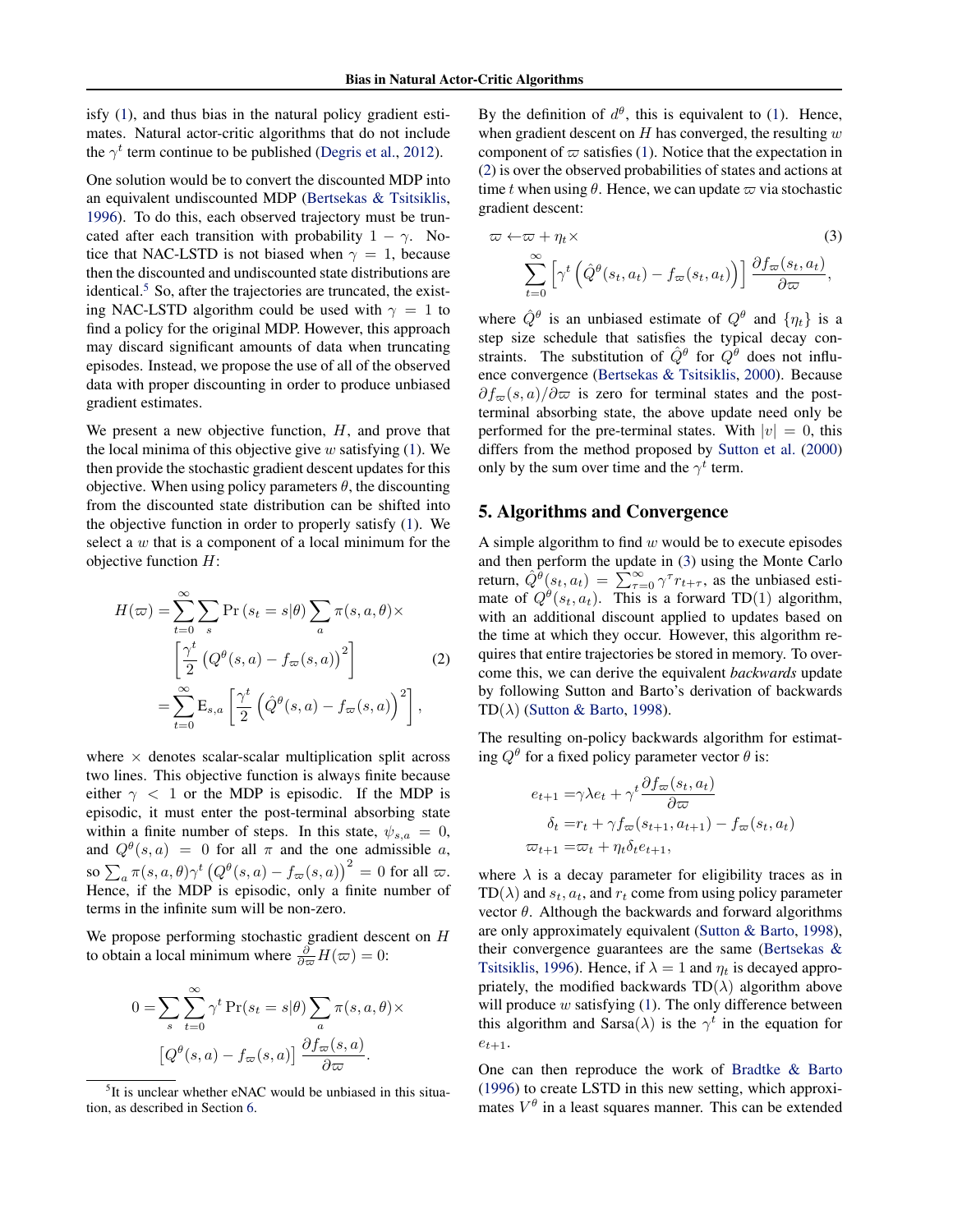following the work of [Lagoudakis & Parr](#page-7-0) [\(2001\)](#page-7-0) to create LSQ, which approximates  $Q^{\theta}$  in a least squares manner. The resulting LSQ algorithm in NAC-LSTD changes only by the introduction of a  $\gamma^t$  term:  $z_{t+1} = \lambda z_t + \gamma^t \tilde{\phi}_t$ .<sup>6</sup>

To create an episodic algorithm, we convert [\(1\)](#page-1-0) into a system of linear equations using the assumption that all episodes terminate within  $T$  steps. We rewrite [\(1\)](#page-1-0) by replacing the infinite sum in  $d^{\theta}$  with a finite one because  $\partial f_{\varpi}(s, a)/\partial \varpi$  is zero for absorbing states:

$$
0 = \sum_{s} \sum_{t=0}^{T} \Pr(s_t = s) \sum_{a} \pi(s, a, \theta) \gamma^t \times
$$

$$
(Q^{\theta}(s, a) - \varpi^{\mathsf{T}} \psi_{sa}) \psi_{sa} = 0.
$$

 $\sum_{s,a} \sum_{t=0}^{T} \Pr(s_t = s) \pi(s, a, \theta) \gamma^t Q^{\theta}(s, a) \psi_{sa}$  and  $\mathbf{A}$  = This can be written as  $A\varpi = b$ , where  $b =$  $\sum_{s,a} \sum_{t=0}^{T} \Pr(s_t = s) \pi(s, a, \theta) \gamma^t \psi_{sa} \psi_{sa}^{\mathsf{T}}$ . We can then generate unbiased estimates of  $A$  and  $b$  from sample trajectories. As the number of observed trajectories grows, our estimates of  $A$  and  $b$  converge to their true values, giving an unbiased estimate of the natural gradient. The resulting episodic natural actor-critic algorithm is presented in Algorithm 1. Notice that this is different from eNAC [\(Peters &](#page-7-0) [Schaal,](#page-7-0) [2008\)](#page-7-0), so we call it eNAC2.

For both algorithms presented, the user must select either TYPE1 or TYPE2 updates. In the former, which emulates the update scheme proposed by [Peters & Schaal](#page-7-0) [\(2008\)](#page-7-0), the policy is updated when the gradient estimate has converged, while in the latter, which emulates the two-timescale update scheme proposed by [Bhatnagar et al.](#page-7-0) [\(2009\)](#page-7-0), the policy is updated after a constant number of time steps. The user must also select  $f(t) = \gamma^t$  to get the unbiased algorithm or  $f(t) = 1$  to get the biased algorithm. The unbiased algorithms are only truly unbiased when  $\lambda = 1$ ,  $\beta = 0$  (if  $\beta$  is present), and  $\epsilon \rightarrow 0$  (TYPE1) or  $k \to \infty$  (TYPE2), in which case they compute and ascend the exact natural policy gradient.

NAC-LSTD and eNAC2 have computational complexity proportional to  $|\varpi|^2$  per time step just to update statistics, and  $|\varpi|^3$  to compute the natural policy gradient estimate for policy improvement steps. The complexity of policy improvement steps can be improved to  $|\varpi|^2$  using the Sherman-Morrison formula to maintain estimates of  $A^{-1}$ directly. It can be further improved to linear by using the modified Sarsa( $\lambda$ ) algorithm in place of LSTD to find w satisfying [\(1\)](#page-1-0). We call the resulting algorithm the *Natural Actor-Critic using Sarsa* $(\lambda)$ , or *NAC-S*. Notice that some mean zero terms can be removed from the  $Sarsa(\lambda)$  update and the resulting algorithm, provided in Algorithm [2,](#page-4-0) can be viewed as the discounted reward and eligibility trace extensions of the Natural-Gradient Actor-Critic with AdvanAlgorithm 1 episodic Natural Actor Critic 2—eNAC2

- 1: **Input:** Parameterized policy  $\pi(s, a, \theta)$  with initial parameters  $\theta$ , basis functions  $\phi(s)$  for the state-value estimation, update frequency parameter k, discount parameter  $\gamma$ , decay constant  $\beta$ , step size schedule  $\{\eta_t\}$ , and maximum episode duration T.
- 2:  $A \leftarrow 0$ ; 3:  $b \leftarrow 0; \quad \tau \leftarrow 0$ 4: for  $ep = 0, 1, 2, \ldots$  do 5: Run an episode and remember the trajectory, 6:  $\{s_t, a_t, s_{t+1}, r_t\}$ , where  $t \in [0, T-1]$ . 7: Update Statistics: 8:  $\mathbf{A} \leftarrow \mathbf{A} + \sum_{t=0}^{T} f(t) \psi_{s_t a_t} \psi_{s_t a_t}^{\mathsf{T}}$ 9:  $b \leftarrow b + \sum_{t=0}^{T} f(t) \psi_{s_t a_t} \sum_{\hat{t}=t}^{T} \gamma^{\hat{t}-t} r_{\hat{t}}$ 10:  $[w_{ep}^\mathsf{T}, v_{ep}^\mathsf{T}]^\mathsf{T} = (\mathbf{A}^\mathsf{T} \mathbf{A})^{-1} \mathbf{A}^\mathsf{T} b$ 11: Update Actor (Natural Policy Gradient): 12: **if**  $(\text{Type1}, ep-k \geq 0, \text{and } \measuredangle(w_{ep}, w_{ep-k}) \leq \epsilon)$  or 13: TYPE2 and  $(ep + 1) \mod k = 0$ ) then 14:  $\theta \leftarrow \theta + \eta_{\tau} \frac{w_{ep}}{||w_{ep}||_2}$ <br>
15:  $\tau = \tau + 1; \quad \mathbf{A} \leftarrow \beta \mathbf{A}; \quad b \leftarrow \beta b$

tage Parameters [\(Bhatnagar et al.,](#page-7-0)  $2009$ ).<sup>7</sup> NAC-S can also be viewed as INAC [\(Degris et al.,](#page-7-0) [2012\)](#page-7-0) or NTD [\(Morimura](#page-7-0) [et al.,](#page-7-0) [2005\)](#page-7-0) corrected to include the  $\gamma^t$  term and with the option of computing exact gradient estimates or using twotimescales.

Notice that in all algorithms presented in this paper, the natural gradient is normalized. This normalization is optional. It may void convergence guarantees and it often makes it difficult to achieve empirical convergence. However, in practice we find it easier to find fixed step sizes that work on difficult problems when using normalized updates to  $\theta$ . [Amari](#page-7-0) [\(1998\)](#page-7-0) defined the natural gradient as only a direction and even discarded scaling constants in his derivation of a closed form for the natural gradient.

[Peters & Schaal](#page-7-0) [\(2008\)](#page-7-0) claim that the natural actor-critics compute and ascend the natural gradient of J, and thus will converge to a locally optimal policy, at which point  $\nabla J(\theta) = 0$ , assuming the step size schedules are properly decayed and that the natural actor-critic's estimates of the natural gradient are unbiased. As stated previously, when  $\lambda = 1, \beta = 0$  (if  $\beta$  is present), and  $\epsilon \rightarrow 0$  (TYPE1) or  $k \to \infty$  (TYPE2), the natural gradient estimates will be exact. In practice, large k or small  $\epsilon$  and small fixed step sizes usually result in convergence.

Policy gradient approaches are typically purported to have one significant drawback: whereas Q-based methods converge to globally optimal policies for problems with discrete states and actions, policy gradient algorithms can become stuck in arbitrarily bad local optima (e.g., [\(Peters &](#page-7-0)

<sup>&</sup>lt;sup>6</sup>[This equation uses the notation of](#page-7-0) [Peters & Schaal](#page-7-0) [\(2008\)](#page-7-0).

<sup>7</sup>[To get Bhatnagar's algorithm, select T](#page-7-0)YPE2 updates with  $k = 1$ ,  $f(t) = 1$ [, and replace the discounted TD error with the](#page-7-0) [average reward TD error.](#page-7-0)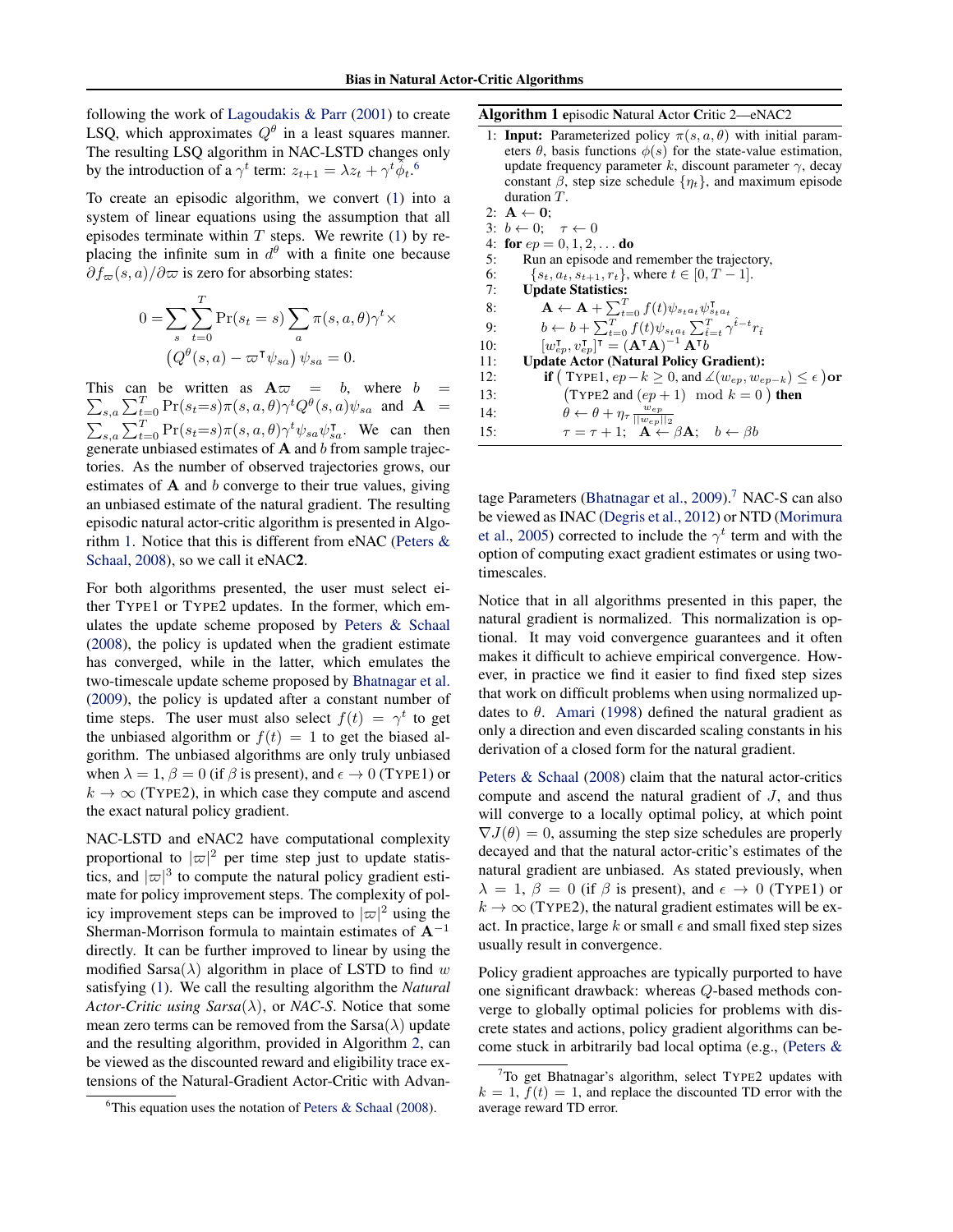#### <span id="page-4-0"></span>**Algorithm 2 Natural Actor Critic using Sarsa(** $\lambda$ **)**—NAC-S( $\lambda$ )

1: **Input:** Parameterized policy  $\pi(s, a, \theta)$  with initial parameters  $\theta$ , basis functions  $\phi(s)$  for the state-value estimation, update frequency parameter k, discount parameter  $\gamma$ , eligibility decay rate  $\lambda$ , and step size schedules  $\{\alpha_t^w\}$ ,  $\{\alpha_t^v\}$  and  $\{\eta_t\}.$ 

2:  $w_0 \leftarrow 0; \quad v_0 \leftarrow 0; \quad count \leftarrow 0$ 3: for episode =  $0, 1, 2, \ldots$  do 4: Draw initial state  $s_0 \sim d_0(\cdot)$ <br>5:  $e_{-1}^w = 0$ ;  $e_{-1}^v = 0$ ;  $\tau_1 =$ 5:  $e_{-1}^w = 0$ ;  $e_{-1}^v = 0$ ;  $\tau_1 = 0$ ;  $\tau_2 = 0$ 6: **for**  $t = 0, 1, 2, ...$  **do** 7:  $a_t \sim \pi(s_t, \cdot, \theta); s_{t+1} \sim \mathcal{P}(s_t, a_t, \cdot);$ 8:  $r_t \leftarrow \mathcal{R}_{s_t}^{a_t}; \quad count \leftarrow count + 1;$ 9: Update Critic (Sarsa): 10:  $\delta_t = r_t + \gamma v_t^{\mathsf{T}} \phi(s_{t+1}) - v_t^{\mathsf{T}} \phi(s_t)$ <br>
11:  $e_t^w = \gamma \lambda e_{t-1}^w + f(t) [\frac{\partial}{\partial \theta} \log \pi(s_t, a_t, \theta)]$  $11:$  $12:$  $\overline{v}_t^v = \gamma \lambda e_{t-1}^v + f(t) \phi(s_t)$ 13:  $w_{t+1} = w_t + \alpha_{t-\tau_1}^w \left[ \delta_t - w_t^{\mathrm{T}} \left[ \frac{\partial}{\partial \theta} \log \pi(s_t, a_t, \theta) \right] \right] e_t^w$ 14:  $v_{t+1} = v_t + \alpha_{t-\tau_1}^v \delta_t e_t^v$ 15: Update Actor (Natural Policy Gradient): 16: **if**  $(\text{Type1}, t - k \geq 0, \text{ and } \measuredangle(w_t, w_{t-k}) \leq \epsilon)$  or 17: TYPE2 and  $\text{(count mod } k = 0)$ ) then 18:  $\theta \leftarrow \theta + \eta_{\tau_2} \frac{w_{t+1}}{||w_{t+1}||_2}; \quad \tau_1 = t; \quad \tau_2 = \tau_2 + 1$ 19: **if**  $s_{t+1}$  terminal **then** break out of loop over t

[Bagnell,](#page-7-0) [2010;](#page-7-0) [Peters,](#page-7-0) [2010\)](#page-7-0)). We argue that with assumptions similar to those required by Q-learning and Sarsa, ascending the policy gradient results in convergence to a *globally* optimal policy as well.<sup>8</sup>

First, we assume that  $S$  and  $A$  are countable and that every state-action pair is observed infinitely often. Second, we assume that for all  $\theta$ , all states s, and all actions a and  $\hat{a}$ , where  $a \neq \hat{a}$ , there is a direction  $d\theta$  of change to  $\theta$  that causes the probability of  $\alpha$  in state  $s$  to increase while that of  $\hat{a}$  decreases, while all other action probabilities remain unchanged. These two assumptions are satisfied by policy parameterizations such as tabular Gibbs softmax action selection [\(Sutton & Barto,](#page-7-0) [1998\)](#page-7-0).

We argue that at all suboptimal  $\theta$ , the policy gradient will be non-zero. For any policy that is not globally optimal, there exists a reachable state for which increasing the probability of a specific action  $\alpha$  while decreasing the probability of  $\hat{a}$  would increase  $J$  (see Section 4.2 of Sutton and Barto's book [\(Sutton & Barto,](#page-7-0) [1998\)](#page-7-0)). By our first assumption, this state-action pair is reached by the policy, and by our second assumption, there is a direction,  $d\theta$ , of change to  $\theta$  that can make exactly this change. So, the directional derivative of J at  $\theta$  in the direction  $d\theta$  is non-zero and therefore the gradient of J at  $\theta$  must also be non-zero. Hence,  $\theta$ cannot be a local optimum.

Policy gradient is typically applied to problems with con-

tinuous state or action sets, in which case the assumptions above cannot be satisfied, so convergence to only a local optimum can be guaranteed. However, the above argument suggests that, in practice and on continuous problems, local optima can be avoided by increasing exploration and the representational power of the policy parameterization. However, if one desires a specific low-dimensional policy parameterization, such as a proportional-derivative controller with limited exploration, then increasing the exploration and representational power of the policy may not be an acceptable option, in which case local optima may be unavoidable.

#### 6. Analysis of Biased Algorithms

In this section we analyze how the bias changes performance. Recall that, without the correct discounting,  $w$  are the weights that minimize the squared error in the  $Q^{\theta}$  estimate, with states sampled from actual episodes. With the proper discounting, states that are visited at later times factor less into  $w$ . Because  $w$  will be the change to the policy parameters, this means that in the biased algorithms the change to the policy parameters considers states that are visited at later times just as much as states that are visited earlier. This suggests that the biased algorithms may be optimizing a different objective function similar to

$$
\bar{J}(\theta) = (1 - \gamma) \sum_{s} \bar{d}^{\theta}(s) V^{\theta}(s), \tag{4}
$$

where  $\bar{d}^{\theta}$  is the stationary distribution of the Markov chain induced by the policy  $\pi$ . More formally, we assume  $\bar{d}^{\theta}(s) = \lim_{t \to \infty} \Pr(s_t = s | s_0, \theta)$  exists and is independent of  $s_0$  for all policies.

Notice that  $\bar{J}$  is not interesting for episodic MDPs since, for all policies,  $\bar{d}^{\theta}(s)$  is non-zero for only the post-terminal absorbing state. So, henceforth, our discussion is limited to the non-episodic setting. For comparison, we can write *J* in the same form:  $J(\theta) = \sum_s d_0(s) V^{\theta}(s)$ . This original objective function gives the expected discounted return from an episode. This means that for small  $\gamma$ , it barely considers the quality of the policy at states that are visited late in a trajectory. On the other hand,  $\bar{J}$  considers states based on their visitation frequency, regardless of *when* they are visited. [Kakade](#page-7-0) [\(2001\)](#page-7-0) showed that  $\bar{J}$ , which includes discounting in  $V^{\theta}$ , is the typical average reward objective function.

To see that the biased algorithms appear to optimize something closer to this average reward objective, consider an MDP with  $S = [0, 1]$ , where  $s_0 = 0$ ,  $s = 1$  is terminal,  $s_{t+1} = s_t + 0.01$ , and  $\mathcal{R}_s^a = -(a-s)^2$ . The optimal policy is to select  $a_t = s_t$ . We parameterize the policy with one parameter, such that  $a_t \sim \mathcal{N}(\theta, \sigma^2)$  for all states, where  $\mathcal N$ is a normal distribution with small constant variance,  $\sigma^2$ . If

 $8^8$ Notice that this applies to all algorithms that ascend the policy gradient or natural policy gradient with a well-behaved metric tensor.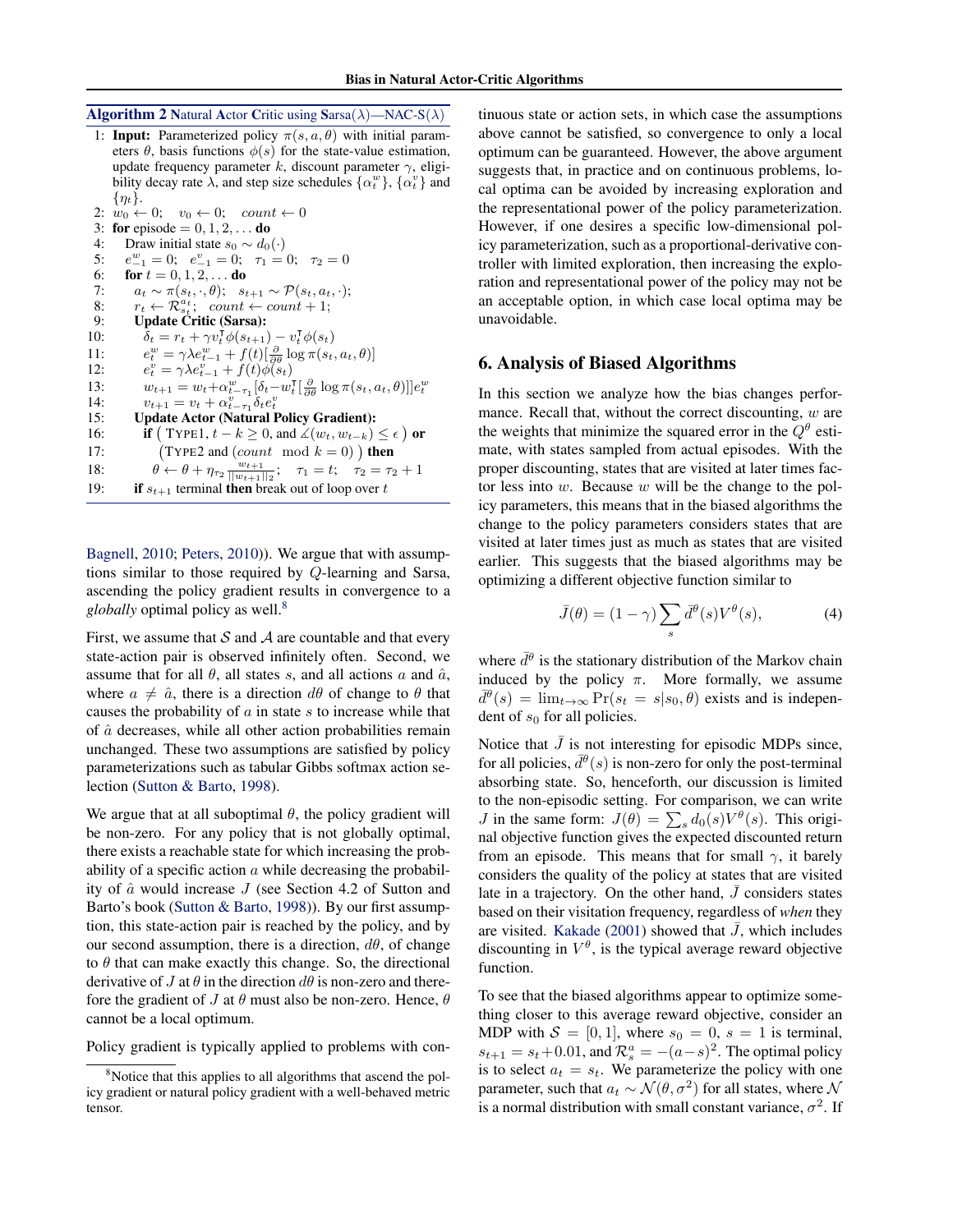<span id="page-5-0"></span>

Figure 1. The optimal policy (optimal), the mean action selected by the biased NAC-LSTD, eNAC2, and INAC (biased), the mean action selected by the unbiased NAC-LSTD, eNAC2, NAC-S, as well as a random restart hill-climbing algorithm (unbiased), and the mean action selected by eNAC (eNAC). Note that the mean action is the policy parameter for each algorithm after training.

 $\gamma = 1$ , the optimal parameter,  $\theta^*$ , is  $\theta^* = 0.5$ . Both the biased and unbiased algorithms converge to this  $\theta^*$ . However, when  $\gamma = 0.995$  or  $\gamma = 0.5$ , the optimal  $\theta^*$  decreases in order to receive more reward initially. We found that the unbiased natural actor-critics properly converge to the new optimal  $\theta^*$ , as does a simple hill-climbing algorithm that we implemented as a control. However, the biased algorithms still converge to  $\theta^* \approx 0.5$ .<sup>9</sup> We found that eNAC converges to  $\theta$  that differ from those of all other algorithms when  $\gamma \neq 1$ , which suggests that eNAC, but not eNAC2, may have additional bias. These results are presented in Figure 1.

This difference raises the question of whether the biased algorithms actually compute the natural policy gradient in the average reward setting. In the remainder of this section, we prove that they do whenever

$$
\sum_{s} V^{\theta}(s) \frac{\partial \bar{d}^{\theta}(s)}{\partial \theta} = 0.
$$
 (5)

This can happen, for example, if the distribution over states does not depend on the policy, in which case  $\frac{\partial \bar{d}^{\theta}(s)}{\partial \theta} = 0$ .

The typical objective for average reward learning is  $\bar{J}(\theta) =$  $\lim_{n\to\infty}\frac{1}{n}\sum_{t=0}^{\infty}E[r_t|\theta]$ , which is equivalent to the definition in [\(4\)](#page-4-0) [\(Kakade,](#page-7-0) [2001\)](#page-7-0). The state-action value function is  $\hat{Q}^{\theta}(s, a) = \sum_{t=0}^{\infty} \mathbf{E}[r_t - \bar{J}(\theta)|s_0 = s, a_0 = a_0 \theta].$ [Kakade](#page-7-0) [\(2002\)](#page-7-0) stated that the natural gradient of  $\bar{J}$  is  $\tilde{\nabla} \bar{J}(\theta) = w$  if

$$
\sum_{s,a} \bar{d}^{\theta}(s)\pi(s,a,\theta) \left[ \bar{Q}^{\theta}(s,a) - f_{\varpi}(s,a) \right] \frac{\partial f_{\varpi}(s,a)}{\partial \varpi} = 0.
$$
\n(6)

Thus, the unbiased average reward natural policy gradient is given by  $w$  satisfying (6). The biased algorithms sample states, s, from  $\bar{d}^{\theta}$  and actions, a, from  $\pi(s, \cdot, \theta)$  and perform gradient descent on the squared difference between

 $Q^{\theta}(s, a)$  and  $f_{\varpi}(s, a)$ . So, they select w that satisfy

$$
\sum_{s,a} \bar{d}^{\theta}(s)\pi(s,a,\theta) \left[Q^{\theta}(s,a) - f_{\varpi}(s,a)\right] \frac{\partial f_{\varpi}(s,a)}{\partial \varpi} = 0.
$$
\n(7)

Notice that (7) uses the discounted state-action value function while (6) uses the average reward state-action value funciton.

To determine if and when the biased algorithms compute  $\nabla J(\theta)$ , we must determine when a constant multiple of the solutions to  $(7)$  satisfy  $(6)$ . To do this, we solve  $(7)$  for w and substitute a constant,  $k > 0$ , times these w into (6) to generate a constraint that, when satisfied, results in the biased algorithms producing the same direction (but not necessarily magnitude) as the average reward natural policy gradient. When doing so, we assume that  $v = 0$ , since it does not influence the solutions to either equation. First, we establish a lemma that relates the policy gradient theorem using the average reward state distribution but discounted reward state-action value function (left hand side of Lemma 1) to the derivative of  $J$  without proper application of the chain rule:

Lemma 6.1. *For all* θ*,*

$$
\sum_{s,a} \bar{d}^{\theta}(s) \frac{\partial \pi(s, a, \theta)}{\partial \theta} Q^{\theta}(s, a)
$$

$$
= (1 - \gamma) \sum_{s} \bar{d}^{\theta}(s) \frac{\partial V^{\theta}}{\partial \theta}.
$$

*Proof.*

$$
\frac{\partial V^{\theta}(s)}{\partial \theta} = \frac{\partial}{\partial \theta} \sum_{a} \pi(s, a, \theta) Q^{\theta}(s, a)
$$

$$
= \sum_{a} \left[ \frac{\partial \pi(s, a, \theta)}{\partial \theta} Q^{\theta}(s, a) + \pi(s, a, \theta) \frac{\partial}{\partial \theta} \left( \mathcal{R}_{s}^{a} + \sum_{s'} \mathcal{P}_{ss'}^{a} \gamma V^{\theta}(s') \right) \right]
$$

$$
= \sum_{a} \left[ \frac{\partial \pi(s, a, \theta)}{\partial \theta} Q^{\theta}(s, a) + \pi(s, a, \theta) \sum_{s'} \mathcal{P}_{ss'}^{a} \gamma \frac{\partial}{\partial \theta} V^{\theta}(s') \right].
$$

Solving for  $\sum_a \frac{\partial \pi(s, a, \theta)}{\partial \theta} Q^\theta(s, a)$  yields

$$
\sum_{a} \frac{\partial \pi(s, a, \theta)}{\partial \theta} Q^{\theta}(s, a)
$$
  
= 
$$
\frac{\partial V^{\theta}(s)}{\partial \theta} - \gamma \sum_{a} \pi(s, a, \theta) \sum_{s'} \mathcal{P}_{ss'}^a \frac{\partial V^{\theta}(s')}{\partial \theta}.
$$

<sup>&</sup>lt;sup>9</sup>We used random restarts for all methods and observed no local optima.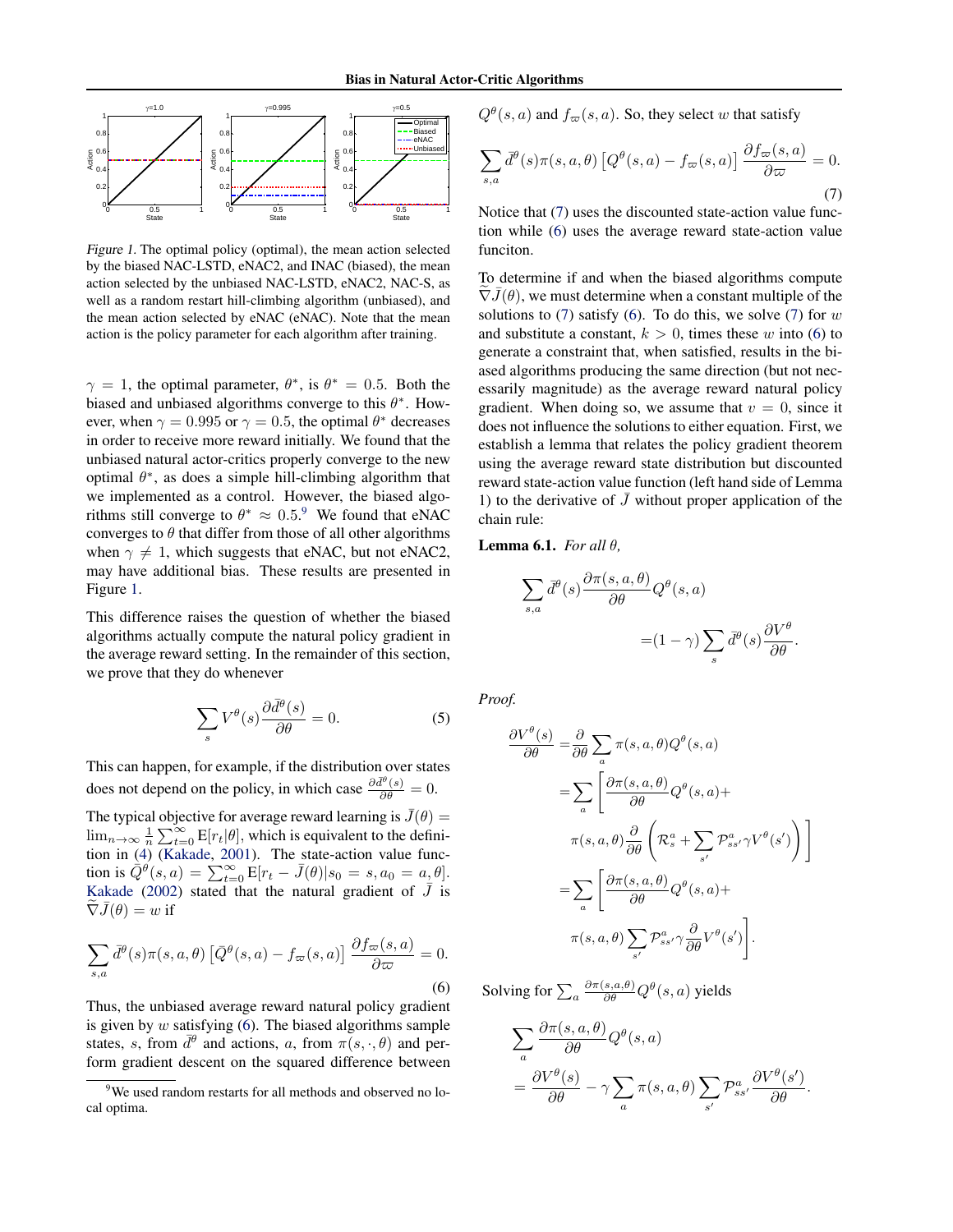Summing both sides over all states weighted by  $\bar{d}^{\theta}$  gives

$$
\sum_{s,a} \overline{d}^{\theta}(s) \frac{\partial \pi(s, a, \theta)}{\partial \theta} Q^{\theta}(s, a)
$$
\n
$$
= \left( \sum_{s} \overline{d}^{\theta}(s) \frac{\partial V^{\theta}(s)}{\partial \theta} \right) -
$$
\n
$$
\gamma \sum_{s} \overline{d}^{\theta}(s) \sum_{a} \pi(s, a, \theta) \sum_{s'} \mathcal{P}_{ss'}^{a} \frac{\partial V^{\theta}(s')}{\partial \theta}
$$
\n
$$
= \sum_{s} \overline{d}^{\theta}(s) \frac{V^{\theta}(s)}{\partial \theta} -
$$
\n
$$
\gamma \sum_{s} \overline{d}^{\theta}(s) \frac{\partial V^{\theta}(s)}{\partial \theta} = (1 - \gamma) \sum_{s} \overline{d}^{\theta}(s) \frac{\partial V^{\theta}(s)}{\partial \theta}.
$$

Solving  $(7)$  for  $w$ , which gives the direction of the biased algorithms, we get

$$
w = \left(\sum_{s} \bar{d}^{\theta}(s) \sum_{a} \pi(s, a, \theta) \psi_{sa} \psi_{sa}^{\mathsf{T}}\right)^{-1} \times \left(\sum_{s} \bar{d}^{\theta}(s) \sum_{a} \pi(s, a, \theta) Q^{\theta}(s, a) \psi_{sa}\right).
$$

Substituting  $k$  times this  $w$  into [\(6\)](#page-5-0) for  $w$  and canceling the product of the Fisher information matrix and its inverse gives

$$
0 = \sum_{s} \bar{d}^{\theta} \sum_{a} \pi(s, a, \theta) \bar{Q}^{\theta}(s, a) \psi_{sa} - k \sum_{s} \bar{d}^{\theta} \sum_{a} \pi(s, a, \theta) Q^{\theta}(s, a) \psi_{sa} = \frac{\partial \bar{J}(\theta)}{\partial \theta} - k(1 - \gamma) \sum_{s} \bar{d}^{\theta}(s) \frac{\partial V^{\theta}(s)}{\partial \theta},
$$

by substitution of the policy gradient theorem [\(Sutton et al.,](#page-7-0)  $2000$ ) and Lemma 1. Thus, when, for some  $k$ ,

$$
\frac{\partial \bar{J}(\theta)}{\partial \theta} = k(1 - \gamma) \sum_{s} \bar{d}^{\theta}(s) \frac{\partial V^{\theta}(s)}{\partial \theta}, \quad (8)
$$

the biased algorithms produce the direction of the unbiased average reward natural policy gradient.

If we let  $k = 1$ , we will still get a constraint that results in the two directions being the same, although if the constraint is not satisfied, it does not mean the two are different (since a different k may result in (8) being satisfied). Setting  $k =$ 1 and substituting [\(4\)](#page-4-0) for  $\bar{J}(\theta)$ , we get:

$$
\frac{\partial}{\partial \theta} (1 - \gamma) \sum_{s} \overline{d}^{\theta}(s) V^{\theta}(s) = (1 - \gamma) \sum_{s} \overline{d}^{\theta}(s) \frac{\partial V^{\theta}(s)}{\partial \theta}
$$

$$
\sum_{s} \overline{d}^{\theta}(s) \frac{\partial V^{\theta}(s)}{\partial \theta} + \frac{\partial \overline{d}^{\theta}(s)}{\partial \theta} V^{\theta}(s) = \sum_{s} \overline{d}^{\theta}(s) \frac{\partial V^{\theta}(s)}{\partial \theta}
$$

$$
\sum_{s} V^{\theta}(s) \frac{\partial \overline{d}^{\theta}(s)}{\partial \theta} = 0.
$$

We have shown that when  $(5)$  holds, the biased algorithms compute the average reward natural policy gradient.

#### 7. Discussion and Conclusion

We have shown that NAC-LSTD and eNAC produce biased estimates of the natural gradient. We argued that they, and INAC, act more like average reward natural actor-critics that do not properly account for how changes to  $\theta$  change the expected return via  $d^{\theta}$ . We proved that in certain situations the biased algorithms produce unbiased estimates of the natural policy gradient for the *average* reward setting. The bias stems from improper discounting when approximating the state-action value function using compatible function approximation. We derived the properly discounted algorithms to produce the unbiased NAC-LSTD and eNAC2, as well as the biased and unbiased NAC-S, a linear time complexity alternative to the squared to cubic time complexity NAC-LSTD and eNAC2. However, the unbiased algorithms have a critical drawback that limits their practicality.

The unbiased algorithms discount their updates by  $\gamma^t$ , which can result in poor data efficiency, particularly when  $\gamma$  is small.<sup>10</sup> With small  $\gamma$ , the updates will decay to zero rapidly, causing the unbiased algorithms to ignore data collected after a short burn-in period. However, in some cases, this data inefficiency is unavoidable. Consider an MDP like the one presented earlier, where the set of states that occur early and those that occur later are disjoint. In this setting, the discounted reward objective mandates that data recorded late in trajectories must be ignored. In this situation, the rapid decay of updates is a curse of the choice of objective function. However, if the states that are visited early in a trajectory are also visited later in a trajectory, off-policy methods may be able to take advantage of data from late in an episode to provide meaningful updates even for the discounted reward setting. They may also be able to properly use data from previous policies to improve the estimates of the natural policy gradient in a principled manner. These are possible avenues for future research.

As stated in the introduction:

The goal of this paper is to raise awareness about what the algorithms that are in use are actually doing, not to present a superior method.

Until the data efficiency of these unbiased algorithms is improved, perhaps by leveraging off-policy techniques, they are of little practical value. We only recommend their use when optimization of the discounted-reward objective is

 $10$ Although the unbiased algorithms suffer from data efficiency problems, they are still more efficient than the naïve truncation approach discussion in Section [4,](#page-1-0) which discards data.